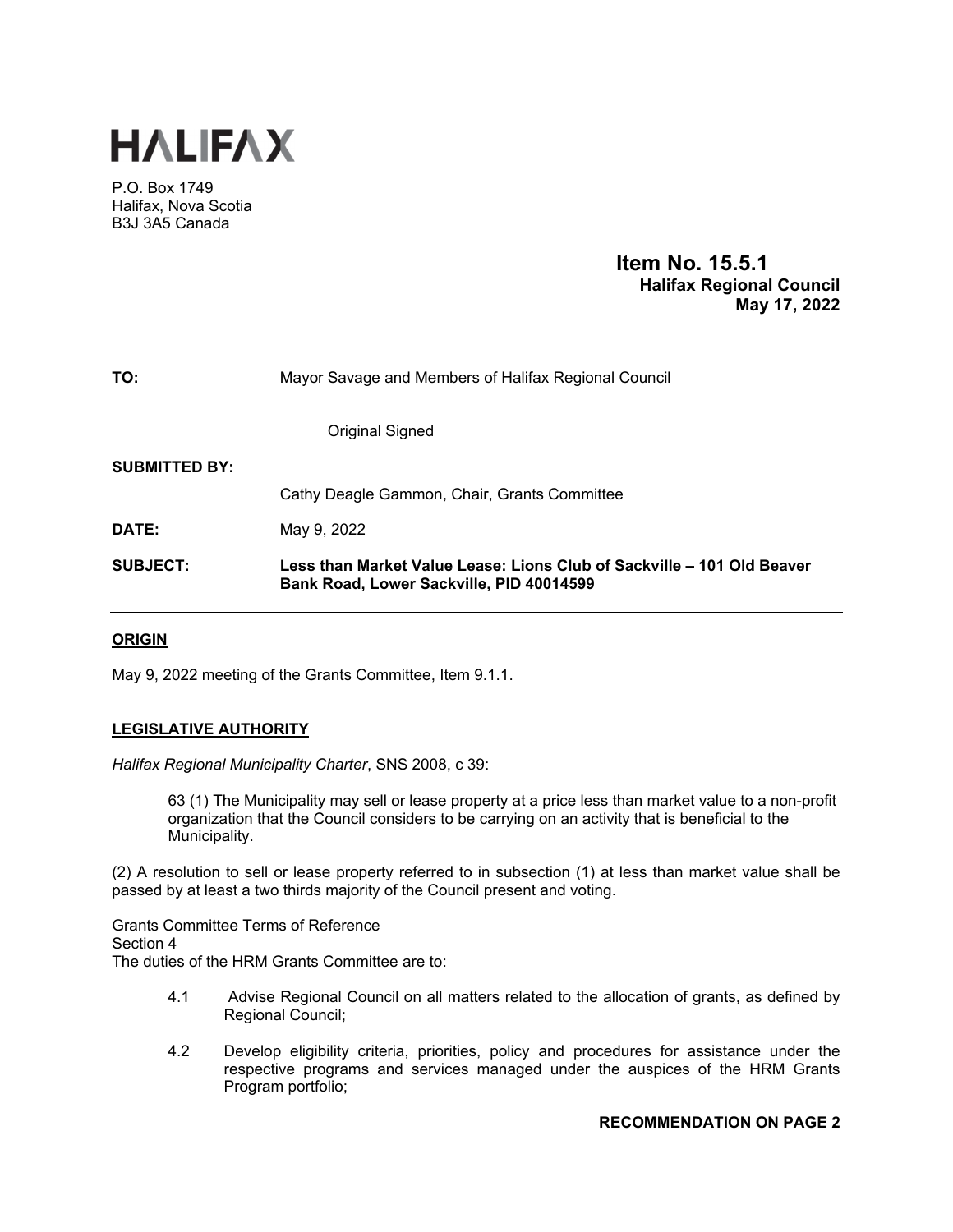4.3 Evaluate programs and services managed under the auspices of the HRM Grants Program portfolio in cooperation with HRM staff, stakeholders, and the general public with a view to making recommendations to Regional Council respecting scope of programming, service standards, and funding capacity.

# **RECOMMENDATION**

The Grants Committee recommends that Halifax Regional Council approve a less than market value lease agreement with the Lions Club of Sackville for PID 40014599 at 101 Old Beaver Bank Road, as per the key terms and conditions set out in Table 1 in the discussion section of the staff report dated March 5, 2022 and authorize the Mayor and Municipal Clerk to execute the approved less than market value lease agreement.

### **BACKGROUND**

The Grants Committee received a staff recommendation report dated March 5, 2022 to consider a Less Than Market Value Lease: Lions Club of Sackville – 101 Old Beaver Bank Road, Lower Sackville NS, PID 40014599.

For further information refer to the attached staff report dated March 5, 2022.

# **DISCUSSION**

The Grants Committee considered the staff report dated March 5, 2022 and approved the recommendation to Regional Council as outlined in this report.

### **FINANCIAL IMPLICATIONS**

Financial implications are outlined in the attached staff report dated March 5, 2022.

### **RISK CONSIDERATION**

Risk consideration is outlined in the attached staff report dated March 5, 2022.

### **COMMUNITY ENGAGEMENT**

The Grants Committee is comprised of six citizen members and four Councillors. Meetings are live webcast on Halifax.ca. The agenda, reports, video, and minutes of the Committee are posted on Halifax.ca.

For further information on Community Engagement refer to the attached staff report dated March 5, 2022.

### **ENVIRONMENTAL IMPLICATIONS**

Environmental implications are outlined in the staff report dated March 5, 2022.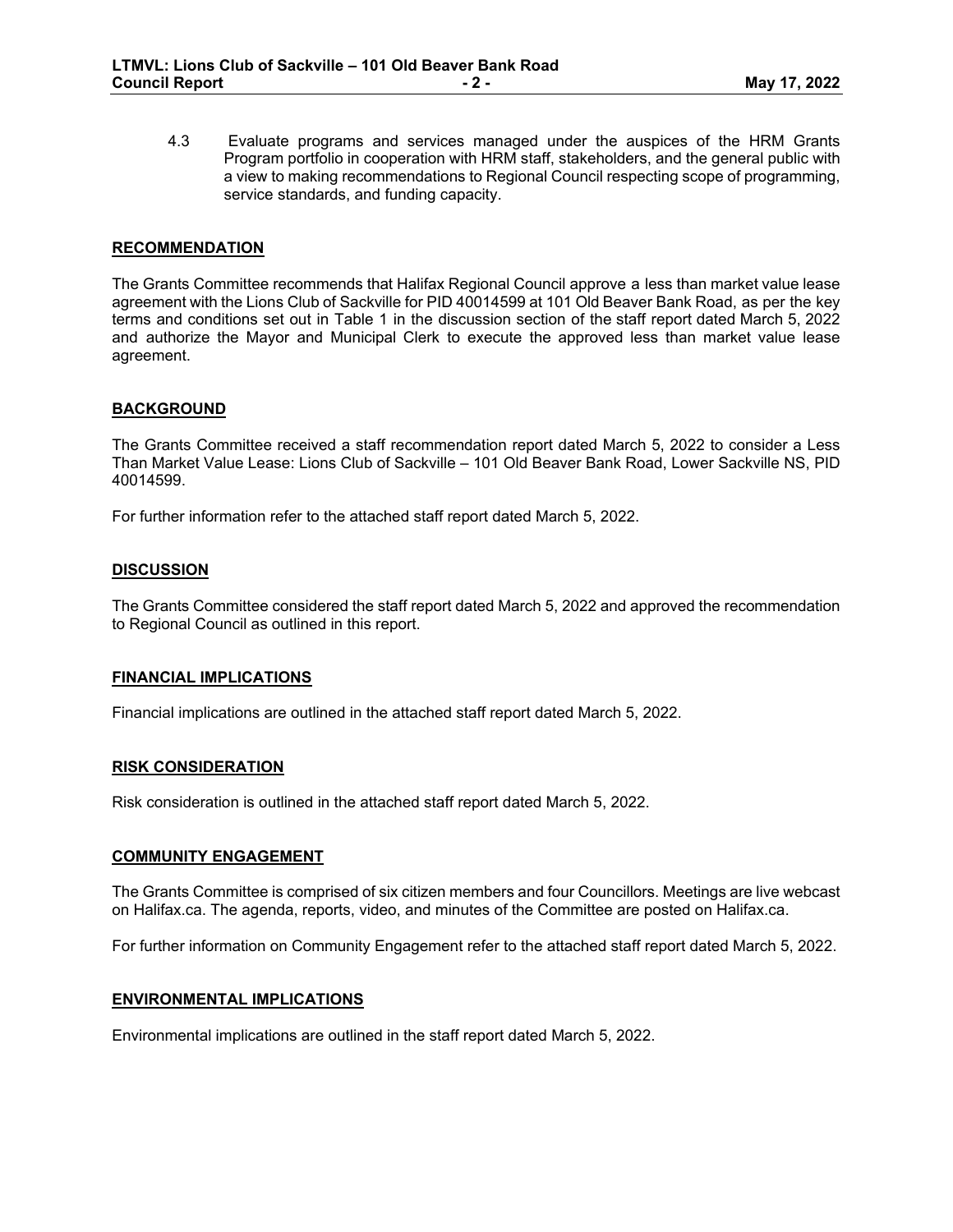# **ALTERNATIVES**

The Grants Committee did not provide alternatives.

Alternatives are outlined in the attached staff report dated March 5, 2022.

# **ATTACHMENTS**

Attachment 1 – Staff recommendation report dated March 5, 2022.

A copy of this report can be obtained online at <u>halifax.ca</u> or by contacting the Office of the Municipal Clerk at 902.490.4210.

 $\mathcal{L}_\text{max}$  and  $\mathcal{L}_\text{max}$  and  $\mathcal{L}_\text{max}$  and  $\mathcal{L}_\text{max}$  and  $\mathcal{L}_\text{max}$  and  $\mathcal{L}_\text{max}$ 

Report Prepared by: Catie Campbell, Legislative Assistant, Municipal Clerk's Office 782.641.0796.  $\mathcal{L}_\mathcal{L} = \{ \mathcal{L}_\mathcal{L} = \{ \mathcal{L}_\mathcal{L} = \{ \mathcal{L}_\mathcal{L} = \{ \mathcal{L}_\mathcal{L} = \{ \mathcal{L}_\mathcal{L} = \{ \mathcal{L}_\mathcal{L} = \{ \mathcal{L}_\mathcal{L} = \{ \mathcal{L}_\mathcal{L} = \{ \mathcal{L}_\mathcal{L} = \{ \mathcal{L}_\mathcal{L} = \{ \mathcal{L}_\mathcal{L} = \{ \mathcal{L}_\mathcal{L} = \{ \mathcal{L}_\mathcal{L} = \{ \mathcal{L}_\mathcal{$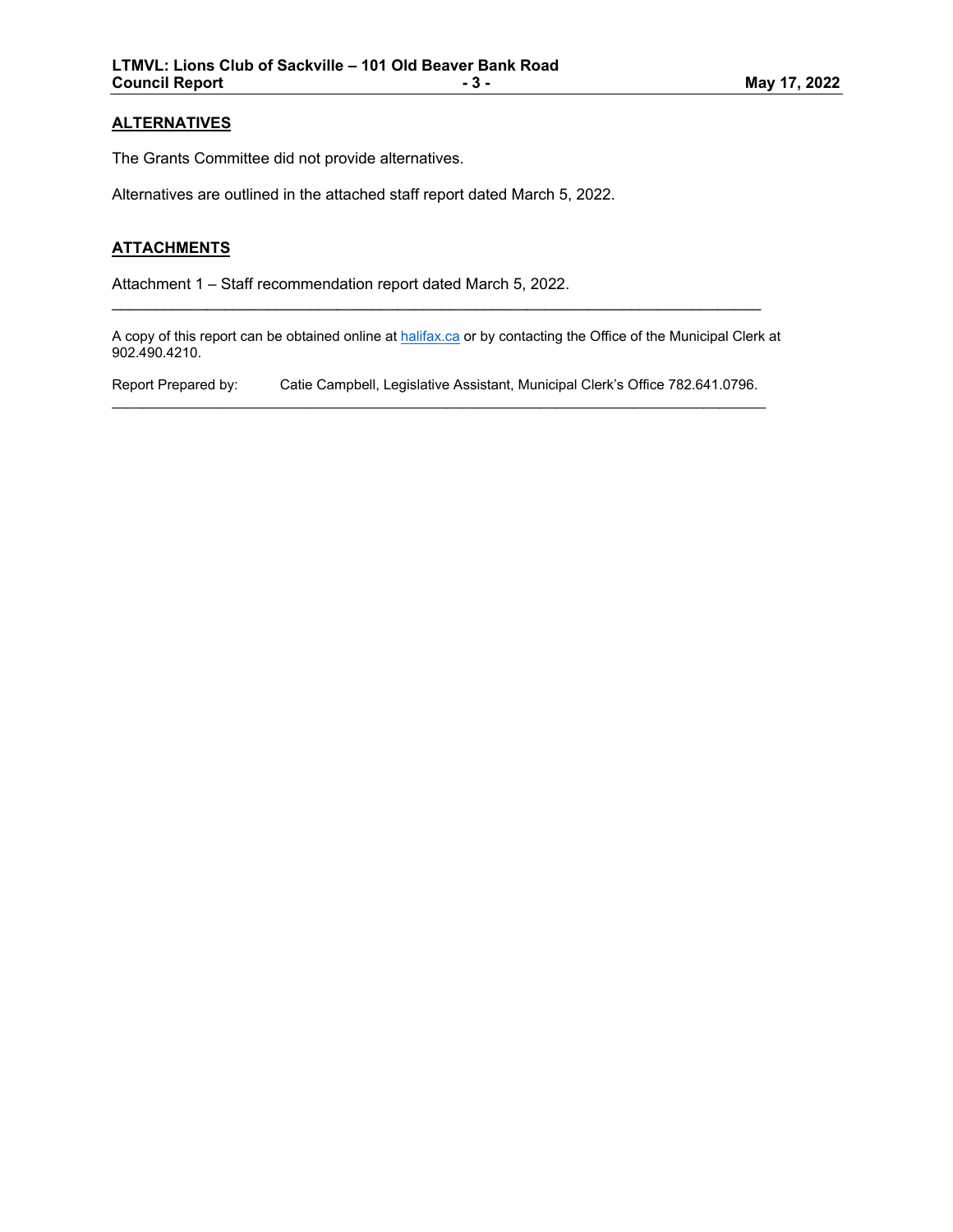

P.O. Box 1749 Halifax, Nova Scotia B3J 3A5 Canada

# **Item No. 9.1.1 Grants Committee May 9, 2022**

| TO:                  | Chair and Members of Grants Committee                                                                                 |
|----------------------|-----------------------------------------------------------------------------------------------------------------------|
| <b>SUBMITTED BY:</b> | Denise Schofield, Acting Chief Administrative Officer                                                                 |
| DATE:                | March 5, 2022                                                                                                         |
| <b>SUBJECT:</b>      | Less than Market Value Lease: Lions Club of Sackville – 101 Old Beaver<br>Bank Road, Lower Sackville NS, PID 40014599 |

# **ORIGIN**

This report originates from staff and the requirement of the Halifax Regional Municipality to have a current lease agreement with any group or organization owning or operating any portion of HRM Real Property. The Sackville Nova Scotia Lions Club has an expired land lease with HRM with an anticipated new lease term of ten (10) years. The Lions Club use the land for the operation of the Lions Den and associated parking. Club activities include community fundraising and community-oriented events.

# **LEGISLATIVE AUTHORITY**

*Halifax Regional Municipality Charter*, SNS 2008, c 39:

63 (1) The Municipality may sell or lease property at a price less than market value to a non-profit organization that the Council considers to be carrying on an activity that is beneficial to the Municipality.

(2) A resolution to sell or lease property referred to in subsection (1) at less than market value shall be passed by at least a two thirds majority of the Council present and voting.

# **RECOMMENDATION**

It is recommended that the Grants Committee recommend that Halifax Regional Council approve a less than market value lease agreement with the Lions Club of Sackville for PID 40014599 at 101 Beaver Bank Road, as per the key terms and conditions set out in Table 1 in the discussion section of this report and authorize the Mayor and Municipal Clerk to execute the approved less than market value lease agreement.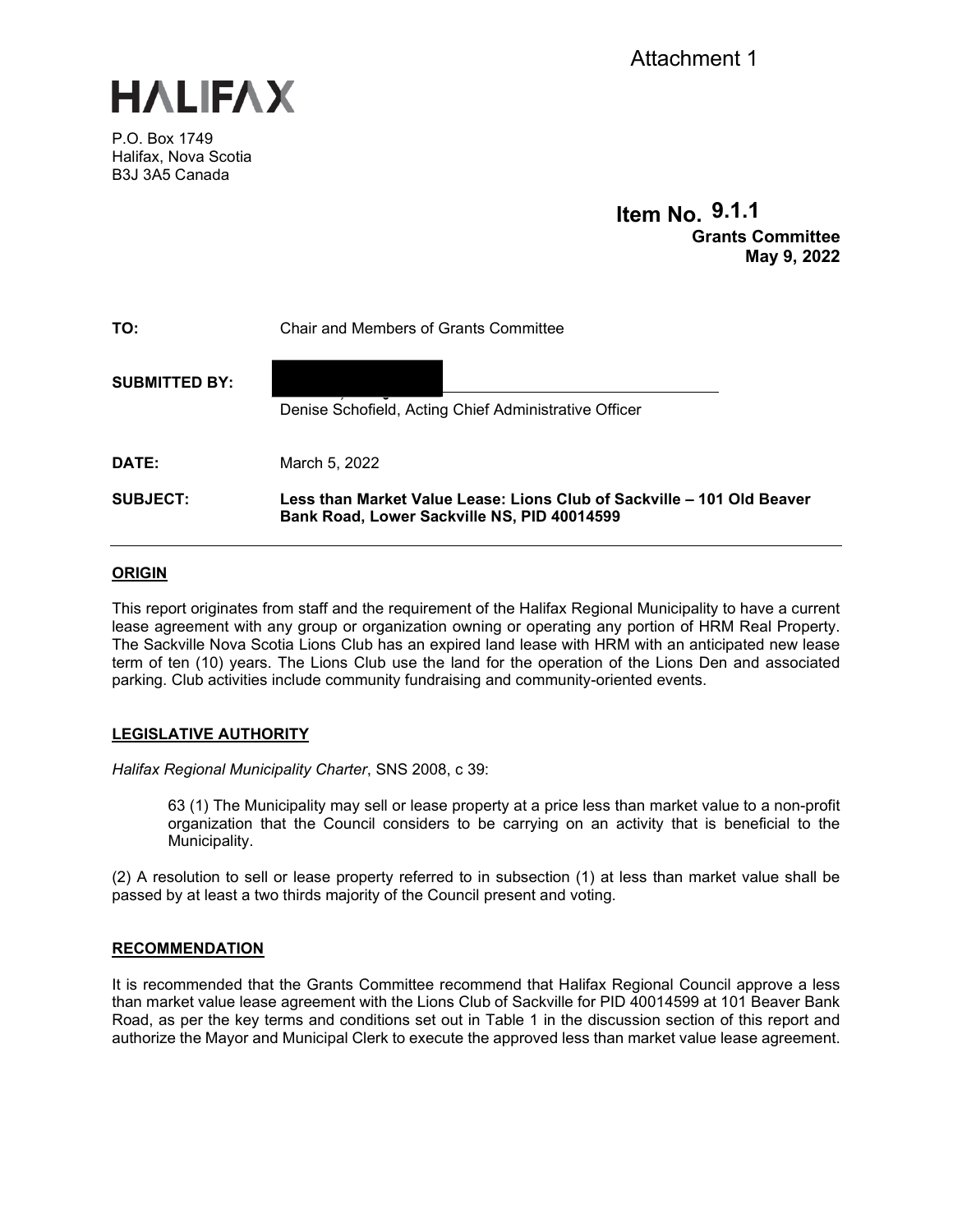### **BACKGROUND**

The Lions Club of Sackville is a registered non-profit organization that was founded in 1970. It is operated by a Board of Directors offering wide range community services that support families and individuals. Membership is open to all individuals in the community. They have operated at this site via various lease agreements with the former County of Halifax since 1980. The Lions Club of Sackville is seeking to enter into a new lease for a ten (10) year period.

The Lions Club of Sackville own the facility which includes a Clubhouse with a lounge, meeting rooms and indoor recreational space located on lands owned by HRM. Adjacent lands owned by the Province of Nova Scotia currently provides additional access and overflow parking for the Lions Club operations.

HRM is seeking to establish a regional Active Transportation trailhead location for general public access at the rear of the club with three dedicated accessible parking spaces. The parking design and location for three accessible parking spaces on the subject property has been reviewed and approved by the club.

The Lions Club of Sackville is responsible for all aspects of the facility operation.

### **DISCUSSION**

The current lease between HRM and the Lions Club of Sackville that allows the facility to operate on HRM owned property has expired and is in a hold-over period.

The Lions Club of Sackville agreed to sign an Offer to Lease, subject to Municipal approvals for a ten (10) year period. The rent for the term of this agreement is a nominal amount of \$1.00 per annum which is less than market value. The potential Market Value Rent for the land represents an opportunity cost to the Municipality of \$6,500 per annum.

The Lions Club of Sackville conducts extensive fundraising for community initiatives. They will be responsible for snow clearing of the parking lot including three spaces to be designated for trail parking for the adjacent multi use pathway. Because of these factors a less than market value lease is recommended.

The proposed Lease terms and conditions recommended by staff are outlined in Table 1.

| <b>Recommended Key Lease Terms &amp; Conditions</b> |                                                                        |  |
|-----------------------------------------------------|------------------------------------------------------------------------|--|
| <b>Property Address</b>                             | 101 Old Beaver Bank Road PID 40014599                                  |  |
| Landlord                                            | Halifax Regional Municipality                                          |  |
| <b>Tenant</b>                                       | Lions Club of Sackville                                                |  |
| <b>Premises Area</b>                                | Approximately 30,000 square feet, actual area may be verified by       |  |
|                                                     | survey                                                                 |  |
| <b>Base Rent</b>                                    | \$1.00 per annum plus additional charges as applicable                 |  |
| Term                                                | Ten (10) years (June 1, 2022 to the last day of May 31, 2032)          |  |
| <b>Commencement Date</b>                            | June 1, 2022                                                           |  |
| <b>Permitted Use</b>                                | Lions Club of Sackville activities, facility rentals, community events |  |
|                                                     | and other related activities                                           |  |
| <b>Property Tax</b>                                 | The Tenant shall be responsible for any applicable property taxes      |  |
|                                                     | based on assessed value resulting from their lease, plus applicable    |  |
|                                                     | HST. HRM shall issue an invoice to the club.                           |  |
| <b>Specific Conditions</b>                          | The tenant shall be responsible for:                                   |  |
|                                                     | all utilities; including heat and power                                |  |

**Table 1**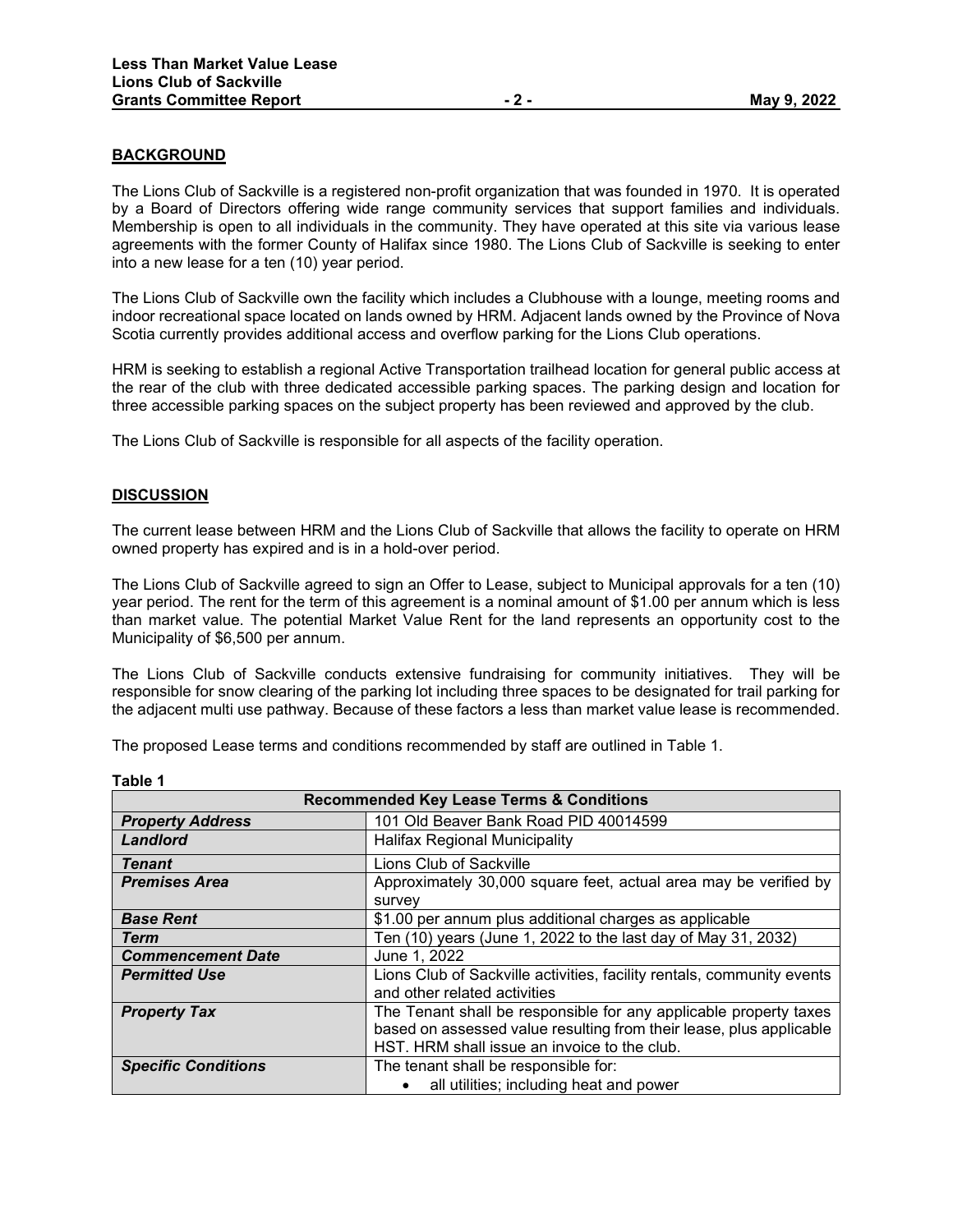|                  | Provide vehicular and pedestrian access to the adjacent<br>$\bullet$<br>multi use pathway<br>all maintenance and repairs to the building and grounds,<br>$\bullet$<br>including parking, and all associated operating costs<br>alarm system related costs including monitoring and all<br>$\bullet$<br>false alarm charges<br>all landscaping maintenance including but not limited to<br>$\bullet$<br>mowing, trimming, raking, and litter removal for the leased<br>area<br>regular garbage, recycling, compost, etc. removal from the<br>site<br>snow clearing & ice control for the club parking lot,<br>$\bullet$<br>walkways, entrances, stairs and emergency exits<br>maintain registered non-profit status with the Nova Scotia<br>$\bullet$<br><b>Registry of Joint Stocks</b><br>obtain HRM's consent for any proposed change of use<br>$\bullet$<br>maintain Commercial General Liability insurance in the<br>$\bullet$<br>amount and no less than \$5,000,000. If alcohol is served,<br>stored or consumed on site, then liquor liability must be<br>included in the insurance which coverage must be<br>satisfactory to HRM. HRM is to be named on the policies<br>as additional insured |
|------------------|-------------------------------------------------------------------------------------------------------------------------------------------------------------------------------------------------------------------------------------------------------------------------------------------------------------------------------------------------------------------------------------------------------------------------------------------------------------------------------------------------------------------------------------------------------------------------------------------------------------------------------------------------------------------------------------------------------------------------------------------------------------------------------------------------------------------------------------------------------------------------------------------------------------------------------------------------------------------------------------------------------------------------------------------------------------------------------------------------------------------------------------------------------------------------------------------------------|
|                  | The Landlord shall:<br>provide Lions Club of Sackville with access to HRM-owned<br>$\bullet$                                                                                                                                                                                                                                                                                                                                                                                                                                                                                                                                                                                                                                                                                                                                                                                                                                                                                                                                                                                                                                                                                                          |
|                  | lands                                                                                                                                                                                                                                                                                                                                                                                                                                                                                                                                                                                                                                                                                                                                                                                                                                                                                                                                                                                                                                                                                                                                                                                                 |
| <b>Condition</b> | The Tenant accepts the Premises on an "as is" basis                                                                                                                                                                                                                                                                                                                                                                                                                                                                                                                                                                                                                                                                                                                                                                                                                                                                                                                                                                                                                                                                                                                                                   |
| <b>Access</b>    | HRM grants permission for the Tenant and their invitees to have<br>access to the land situated at PID 40014599                                                                                                                                                                                                                                                                                                                                                                                                                                                                                                                                                                                                                                                                                                                                                                                                                                                                                                                                                                                                                                                                                        |
| <b>Notice</b>    | Either party shall have the option to terminate this agreement upon<br>providing six months written notice to the other party at any time<br>and for any reason                                                                                                                                                                                                                                                                                                                                                                                                                                                                                                                                                                                                                                                                                                                                                                                                                                                                                                                                                                                                                                       |

### **FINANCIAL IMPLICATIONS**

The rent for the term of this agreement is a nominal amount of \$1.00 per annum which is less than market value. The potential market value rent for the land represents an opportunity cost to the Municipality in the amount of \$6,500 per annum.

The tenant shall be responsible to pay property taxes as they fall due and are invoiced by HRM. Should Regional Council approve the inclusion of the club to Administrative Order 2014-001-ADM Tax Relief to Non-Profit Organizations, the amount offset will represent an additional 'operating grant' from HRM.

# **RISK CONSIDERATION**

HRM continues to negotiate vehicular and public access to the proposed HRM Active Transportation trailhead and the proposed HRM accessible parking spaces with the Province of Nova Scotia, owner of the adjacent property. HRM Active Transportation has indicated accessible parking will be relocated if a rightof-way over provincial lands can not be secured.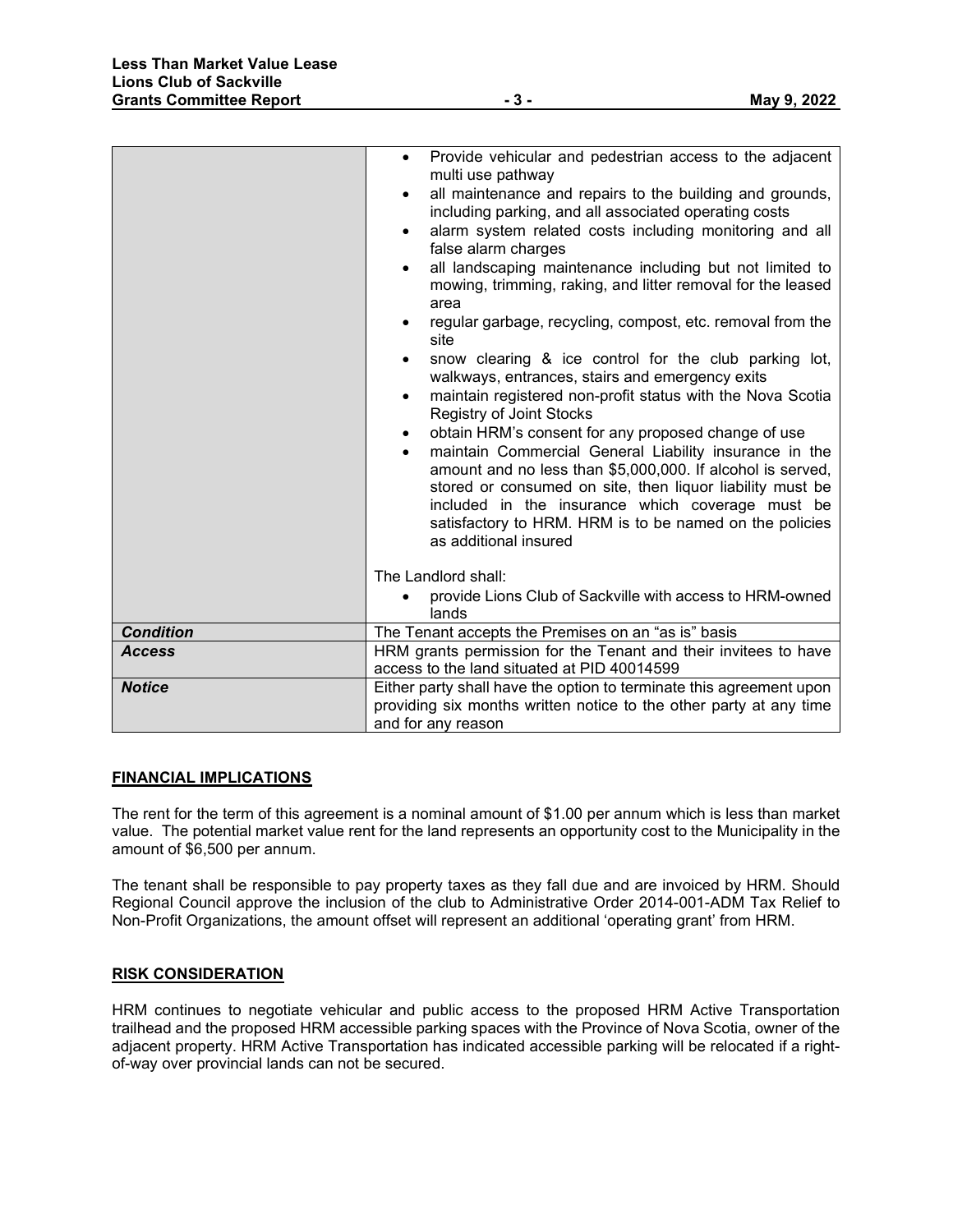### **COMMUNITY ENGAGEMENT**

The Board of Directors for Lions Club of Sackville is made up of members of the community.

### **ENVIRONMENTAL IMPLICATIONS**

No environmental implications were identified.

# **ALTERNATIVES**

Grants Committee could recommend that Regional Council enter into a market value lease with the tenant.

# **ATTACHMENTS**

Attachment 1: Site Map & Area of Use

A copy of this report can be obtained online a[t halifax.ca](http://www.halifax.ca/) or by contacting the Office of the Municipal Clerk at 902.490.4210.

\_\_\_\_\_\_\_\_\_\_\_\_\_\_\_\_\_\_\_\_\_\_\_\_\_\_\_\_\_\_\_\_\_\_\_\_\_\_\_\_\_\_\_\_\_\_\_\_\_\_\_\_\_\_\_\_\_\_\_\_\_\_\_\_\_\_\_\_\_\_

| Report Prepared by: | John Dalton Sr. Real Estate Officer. Corporate Real Estate. Corporate & Customer<br>Services 902.943.8004 |
|---------------------|-----------------------------------------------------------------------------------------------------------|
| Report Prepared by  | David MacIsaac, Supervisor, Active Transportation, Transportation and Public Works<br>902-490-1665        |

 $\_$  ,  $\_$  ,  $\_$  ,  $\_$  ,  $\_$  ,  $\_$  ,  $\_$  ,  $\_$  ,  $\_$  ,  $\_$  ,  $\_$  ,  $\_$  ,  $\_$  ,  $\_$  ,  $\_$  ,  $\_$  ,  $\_$  ,  $\_$  ,  $\_$  ,  $\_$  ,  $\_$  ,  $\_$  ,  $\_$  ,  $\_$  ,  $\_$  ,  $\_$  ,  $\_$  ,  $\_$  ,  $\_$  ,  $\_$  ,  $\_$  ,  $\_$  ,  $\_$  ,  $\_$  ,  $\_$  ,  $\_$  ,  $\_$  ,